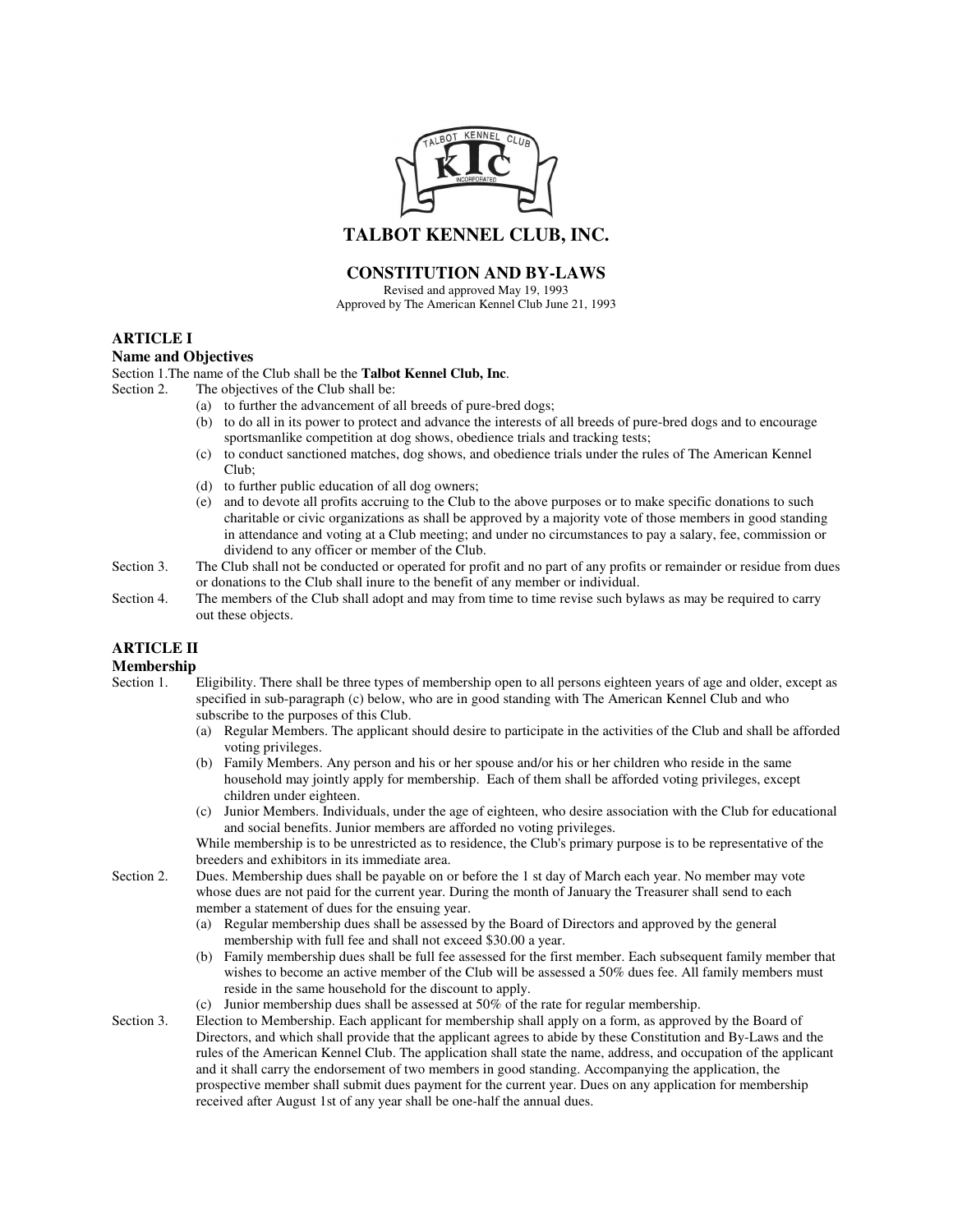All applications are to be filed with the Recording Secretary and each application is to be read at the first meeting of the Club following its receipt. Applicants for membership are required to attend at least one meeting of the club, preferably the one at which the application is read, prior to any action of the Club. At the next Club meeting the application will be voted upon and affirmative votes of 3/4 of the members present and voting by secret ballot at that meeting shall be required to elect the applicant. The Corresponding Secretary shall then notify members, in writing, of their acceptance or rejection by the Club to membership.

Junior members must apply for regular membership once they turn 18 years of age. The voting process for membership will be waived as long as the junior member is a member in good standing at the time of application. Applicants for membership who have been rejected by the Club may not re-apply within six months after such rejection.

Section 4.Termination of Membership. Memberships may be terminated:

- (a) by resignation. Any member in good standing may resign from the Club upon written notice to the Corresponding Secretary; but no member may resign when in debt to the Club. Dues obligations are considered a debt to the Club and they become incurred on the first day of each fiscal year.
- (b) by lapsing. A membership will be considered as lapsed and automatically terminated if such member's dues remain unpaid 60 days after the first day of the fiscal year; however, the Board may grant an additional 30 days of grace to such delinquent members in meritorious cases. In no case may a person be entitled to vote at any Club meeting whose dues are unpaid as of the date of that meeting.
- (c) by expulsion. A membership may be terminated by expulsion as provided in ARTICLE VII of these bylaws.

#### **ARTICLE III**

# **Meetings and Voting**

- Club Meetings. Meetings of the Club shall be held every other month, following the Annual Meeting, in the greater Talbot County area at such hour and place as may be designated by the Board of Directors. A Club year calendar indicating date, hour and place of all regularly scheduled meetings for that calendar year will be sent to each member at the same time as notification of the Annual Meeting. The quorum for such meetings shall be 20 percent of the members in good standing.
- Section 2. Special Club Meetings. Special Club meetings may be called by the President, or by a majority vote of the members of the Board who are present and voting at any regular or special meeting of the Board; and shall be called by the Corresponding Secretary upon receipt of a petition signed by five members of the Club who are in good standing. Such special meetings shall be held in the greater Talbot County area at such place, date and hour as may be designated by the person or persons authorized herein to call such meetings. Written notice of such a meeting shall be mailed by the Corresponding Secretary at least 5 days and not more than 15 days prior to the date of the meeting, and said notice shall state the purpose of the meeting, and no other Club business may be transacted thereat. The quorum for such a meeting shall be 20 percent of the members in good standing.
- Section 3. Board Meetings. Meetings of the Board of Directors shall be held on alternate months from the general meetings in the greater Talbot County area at such hour and place as may be designated by the Board. Written notice of each such meeting shall be mailed by the Corresponding Secretary at least 5 days prior to the date of the meeting. The quorum for such a meeting shall be a majority of the Board.
- Section 4. Special Board Meetings. Special meetings of the Board may be called by the President; and shall be called by the Corresponding Secretary upon receipt of a written request signed by at least three members of the Board. Such special meetings shall be held in the greater Talbot County area at such place, date and hour as may be designated by the person or persons authorized herein to call such meetings. Written notice of such a meeting shall be mailed by the Corresponding Secretary at least 5 days and not more than 15 days prior to the date of the meeting, and said notice shall state the purpose of the meeting, and no other Club business may be transacted thereat. The quorum for such a meeting shall be the majority of the Board.
- Section 5. Voting. Each member in good standing whose dues paid for the current year shall be entitled to one vote at any meeting of the Club at which he is present. Proxy voting will not be permitted at any Club meeting or election.

### **ARTICLE IV**

# **Directors and Officers**

Board of Directors. The Board shall be comprised of the President, Vice-President, Recording Secretary, Corresponding Secretary, Treasurer, AKC Delegate and seven other persons, all of whom shall be members in good standing for at least one year prior to the date of elections. General management of the Club's affairs shall be entrusted to the Board of Directors. The Board shall be the final authority for the interpretation of these By-Laws in light of any action taken or contemplated by the Club.

> All officers of the Club and the AKC Delegate shall be elected for a one-year term at the Club's Annual Meeting, except the Treasurer who shall be elected for a two (2) year term. All Officers may succeed themselves in office except for the President who may serve three (3) consecutive terms. The retiring President automatically becomes an ex-officio member of the Board of Directors for a period of one (1) year serving in an advisory capacity. At each Annual Meeting of the Club, the number of persons elected to the Board will alternate. Three (3) persons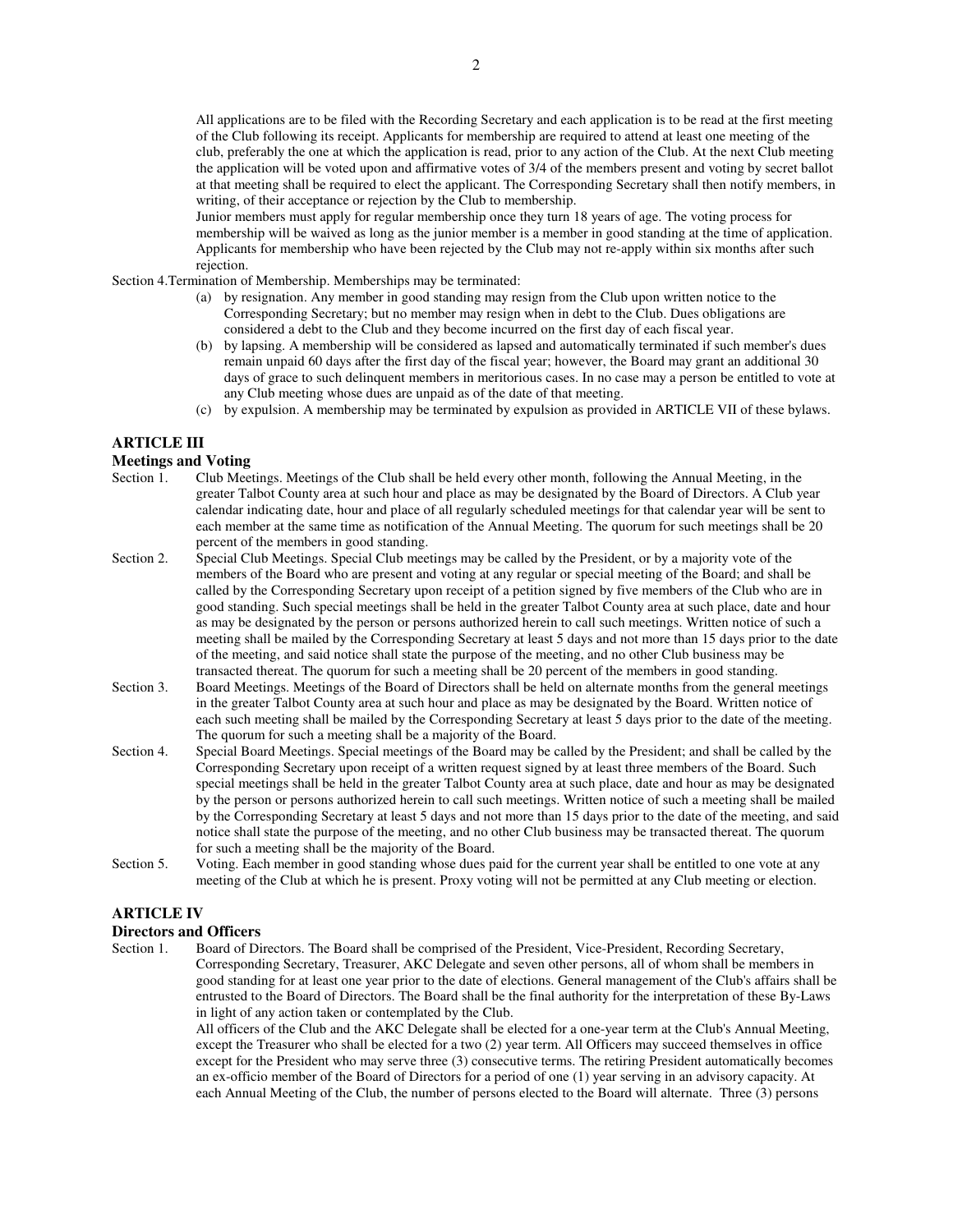shall be elected to the Board of Directors for two (2) year terms, the first year and four (4) persons will be elected for two (2) year terms the next year.

Any officer or member of the Board of Directors who misses three (3) general or Board of Directors meetings without just cause may be removed from office and a replacement appointed to fill out the un-expired term as provided in Section 3 of this Article.

- Section 2. Officers. The Club's officers, consisting of the President, Vice-President, Recording Secretary, Corresponding Secretary and Treasurer shall serve in their respective capacities both with regard to the Club and its meetings and the Board and its meetings.
	- (a) The President shall preside at all meetings of the Club and of the Board, and shall have the duties and powers normally appurtenant to the office of President in addition to those particularly specified in these bylaws. The President shall be an ex-officio member of all committees with the exception of the Nominating Committee.
	- (b) The Vice-President shall have the duties and exercise the powers of the President in case of the President's death, absence or incapacity.
	- (c) The Recording Secretary shall keep a record of all meetings of the Club and of the Board and of all matters of which a record shall be ordered by the Club; keep a roll of the members of the Club with their addresses; create and distribute a quarterly Club newsletter; have charge of official correspondence with The American Kennel Club, and carry out such other duties as are prescribed in these bylaws.
	- (d) The Corresponding Secretary shall have charge of all Club general correspondence; notify members of meetings, classes and special events; notify new members of their acceptance or rejection to membership, notify officers and directors of their election to office, and carry out such other duties as are prescribed in these bylaws.
	- (e) The Treasurer shall collect and receive all moneys due or belonging to the Club. Moneys shall be deposited in a bank designated by the Board, in the name of the Club. The books shall at all times be open to inspection of the Board and a report shall be given at every meeting of the condition of the Club's finances- and every item of receipt of payment not before reported; and at the annual meeting an accounting shall be rendered of all moneys received and expended during the previous fiscal year. Expenditures, except for ordinary operating expenses, shall first be approved by the Board of Directors. The Treasurer shall be bonded in such amount as the Board of Directors determine.
	- (f) The Delegate to The American Kennel Club shall represent the Club in matters pertaining to the Club's relations to The American Kennel Club. The Delegate shall advise the Club of pertinent matters being considered and of pertinent actions and rulings by The American Kennel Club.
- Section 3. Vacancies. Any vacancies occurring on the Board or among the officers during the year shall be filled until the next annual election by a majority vote of all the then members of the Board at its first regular meeting following the creation of such vacancy, or at a Special Board Meeting called for that purpose; except that a vacancy in the office of President shall be filled automatically by the Vice-President and the resulting vacancy in the office of Vice-President shall be filled by the Board.

#### **ARTICLE V**

# **The Club Year, Annual Meeting and Elections**

- Club Year. The Club's fiscal year shall begin on the first day of March and end on the last day of February. The Club's official year shall begin immediately at the conclusion of the election at the Annual Meeting and shall continue through the election at the next Annual Meeting.
- Section 2. Annual Meeting. The annual meeting shall be held in February at which Officers, Delegate to The American Kennel Club, and Directors for the ensuing year shall be elected by secret ballot from among those nominated in accordance with Section 4 of this Article. They shall take office immediately upon the conclusion of the election and each retiring officer shall turn over to the successor in office all properties and records relating to that office within 30 days after the election. The quorum for such meeting shall be 20 percent of the members in good standing.
- Section 3. Elections. The nominated candidate receiving the greatest number of votes for each office shall be declared elected. The nominated candidates for other positions on the Board to be filled, who receive the greatest number of votes for such positions, shall be declared elected. The nominated candidate for Delegate to The American Kennel Club receiving the greatest number of votes shall be declared elected. Elections shall need a 20 percent attendance of members in good standing in order to be held.
- Section 4. Nominations. No person may be a candidate in a Club election who has not been nominated. During the month of September, the Board shall select a Nominating Committee consisting of three members and two alternates, not more than one of whom may be a member of the Board. The Corresponding Secretary shall immediately notify the committee-persons and alternates of their selection. The Board shall name a Chairman for the Committee and it shall be such person's duty to call a committee meeting that shall be held on or before October 15.
	- (a) The Committee shall nominate one candidate for each office, the AKC Delegate and positions on the Board. After securing the consent of each person so nominated, the Committee shall immediately report their nominations to the Corresponding Secretary in writing.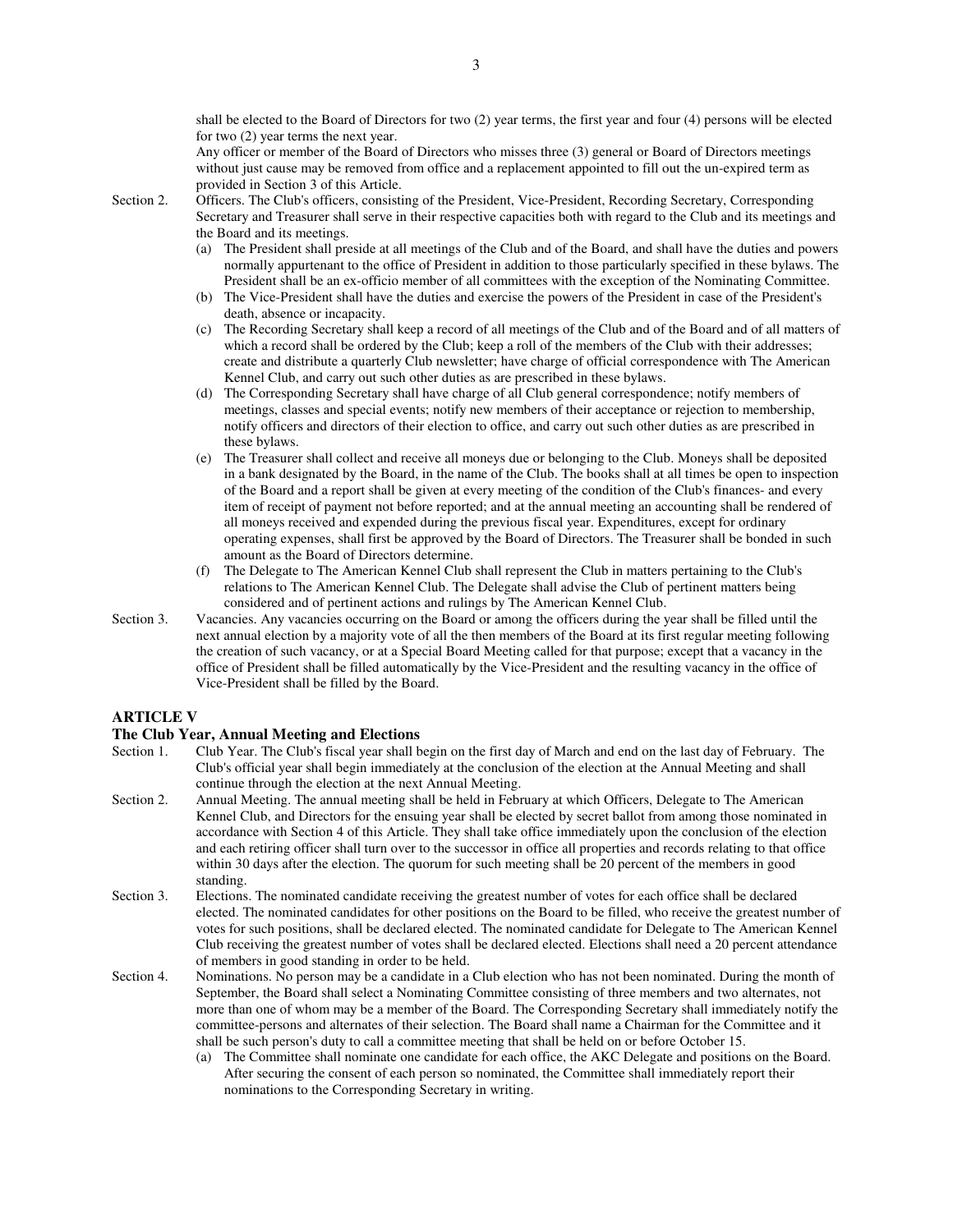- (b) Upon receipt of the Nominating Committee's report, the Corresponding Secretary shall before November 15th notify each member in writing of the candidates so nominated.
- (c) Additional nominations may be made at the December meeting by any member in attendance provided that the person so nominated does not decline when their name is proposed, and provided further that if the proposed candidate is not in attendance at this meeting, a written statement from the proposed candidate signifying willingness to be a candidate must be presented to the Corresponding Secretary. No person may be candidate for more than one position. If a person already nominated for a position is nominated for a second office at the December meeting; and if the person accepts the second nomination, they automatically must decline the position originally nominated for by the Nominating Committee. An amended ballot will then be sent to the general membership at the time of notification of the Annual Meeting.
- (d) Nominations cannot be made at the annual meeting or in any manner other than as provided in this Section.

### **ARTICLE VI**

# **Committees**<br>Section 1.

- The Board may each year appoint standing committees to advance the work of the Club in such matters as dog shows, obedience trials, trophies, annual prizes, membership and other fields which may well be served by committees. Such committees shall always be subject to the final authority of the Board. Special committees may also be appointed by the Board to aid it on particular projects.
- Section 2. Any committee appointment may be terminated by a majority vote of the full membership of the Board upon written notice of to the appointee; and the Board may appoint successors to those persons whose services have been terminated.

### **ARTICLE VII**

# **Discipline**<br>Section 1.

- American Kennel Club Suspension. Any member who is suspended from the privileges of The American Kennel Club automatically shall be suspended from the privileges of this Club for a like period.
- Section 2. Charges. Any member may prefer charges against a member for alleged misconduct prejudicial to the best interest of the Club. Written charges with specifications must be filed in duplicated with the Recording Secretary together with a deposit of \$25.00 that shall be forfeited if such charges are not sustained by the Board following a hearing. The Recording Secretary shall promptly send a copy of the charges to each member of the Board or present them at a Board Meeting, and the Board shall first consider whether the actions alleged in the charges, if proven, might constitute conduct prejudicial to the best interest of the Club. If the Board considers that the charges do not allege conduct that would be prejudicial to the best interests of the Club it may refuse to entertain jurisdiction. If the Board entertains jurisdiction of the charges it shall fix a date of a hearing by the Board not less than 3 weeks nor more than 6 weeks thereafter. The Recording Secretary shall promptly send one copy of the charges to the accused member by registered mail together with a notice of the hearing and an assurance that the defendant may personally appear in his own defense and bring witnesses if he wishes.
- Section 3. Board Hearing. The Board shall have complete authority to decide whether counsel may attend the hearing, but both complainant and defendant shall be treated uniformly in that regard. Should the charges be sustained, after hearing all the evidence and testimony presented by complainant and defendant, the Board may by a majority vote of those present suspend the defendant from all privileges of the Club for not more than six months from the date of the hearing. And, if it deems that punishment insufficient, it may also recommend to the membership that the penalty be expulsion. In such case, the suspension shall not restrict the defendant's right to appear before his fellow-members at the ensuing Club meeting which considers the Board's recommendation. Immediately after the Board has reached a decision, its finding shall be put in written from and filed with the Recording Secretary. The Recording Secretary, in turn, shall notify each of the parties of the Board's decision and penalty, if any.
- Section 4. Expulsion. Expulsion of a member from the Club may be accomplished only at a meeting of the Club following a Board hearing and upon the Board's recommendation as provided in Section 3 of this Article. Such proceedings may occur at a regular or special meeting of the Club to be held within 60 days but not earlier than 30 days after the date of the Board's recommendation of expulsion. The defendant shall have the privilege of appearing in his own behalf, though no evidence shall be taken at this meeting. The President shall read the charges and the Board's findings and invite the defendant, if present, to speak in his own behalf if he wishes. The meeting shall then vote by secret written ballot on the proposed expulsion. A 2/3 vote of those present at the meeting, in good standing, shall be necessary for expulsion. If expulsion is not so voted, the Board's suspension shall stand.

### **ARTICLE VIII**

## **Amendments**<br>Section 1.

Amendments to the constitution and bylaws may be proposed by the Board of Directors or by a motion made, seconded and passed by a 2/3 vote of those present and in good standing at a club meeting. All proposed amendments shall be submitted to the entire membership by the Recording Secretary within 30 days of the date that the amendment was proposed.